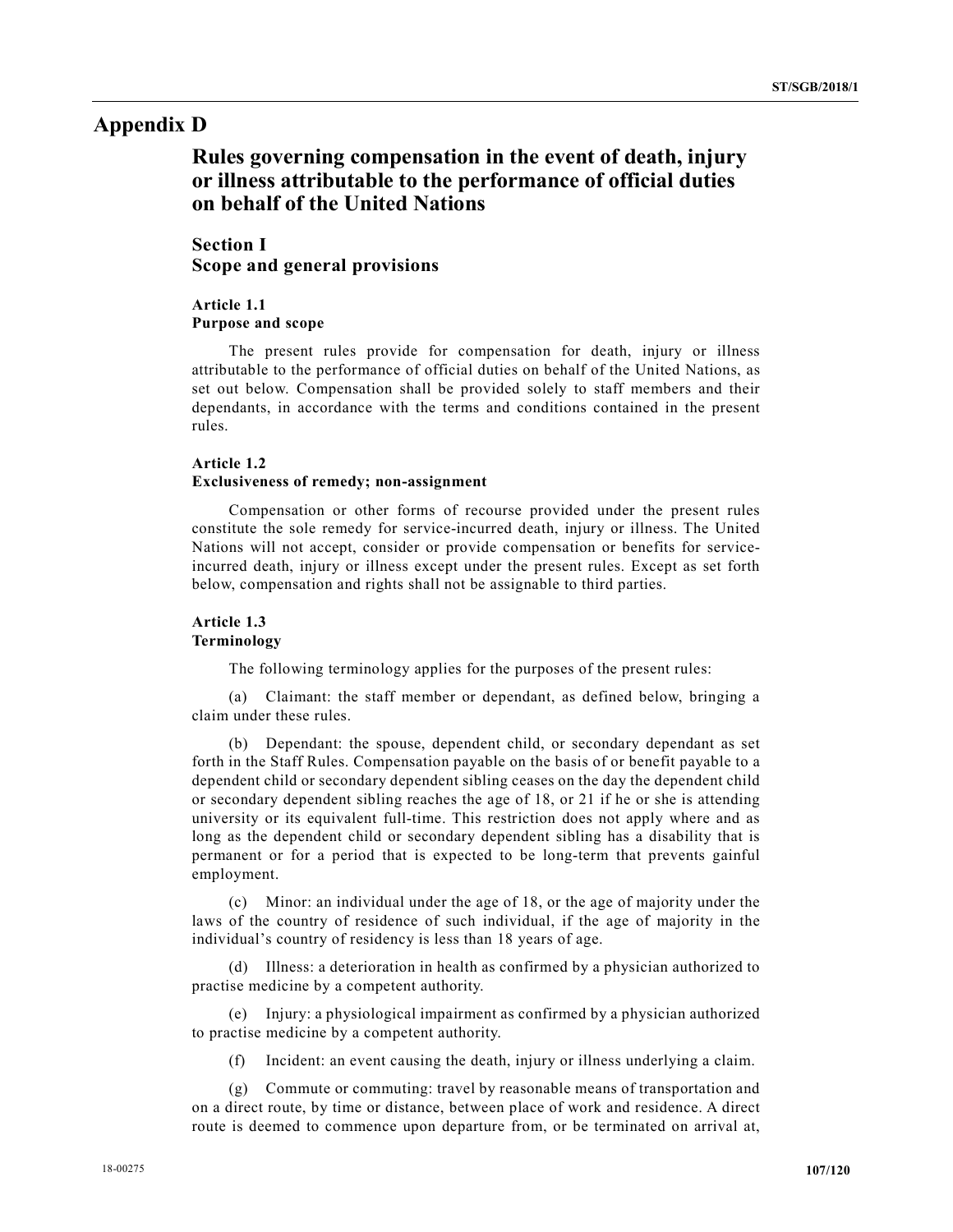United Nations premises or the property line at the designated place of work or the property line of the staff member's place of residence, such residence including yards, lawns, driveways, garages, stairways, entrances, elevators, basements, hallways or common areas, without deliberate deviation from such route.

 (h) Reasonable means of transportation: a generally accepted means of transportation under the circumstances. Transportation by a particularly hazardous means is not considered a reasonable means of transportation for the purposes of the present rules.

 (i) Service-incurred death, injury or illness: a death, injury or illness where the death, injury or illness is directly attributable to the performance of official duties on behalf of the United Nations under the terms and conditions set out in the present rules.

 (j) Pensionable remuneration: the definition of pensionable remuneration is set out in article 51 of the Regulations of the United Nations Joint Staff Pension Fund. If the staff member was not a participant in the Fund at the date of his or her death, injury or illness, remuneration shall be that which, had the staff member been a participant, would have been considered his or her pensionable remuneration at that date.

 (k) Last pensionable remuneration: the pensionable remuneration at the time of (i) the incident, in the case of permanent disfigurement or permanent loss of function; (ii) the separation from service, in the case of total disability; or (iii) the date of death, in the case of death. If the staff member was not a participant in the United Nations Joint Staff Pension Fund at the date of the staff member's death, injury or illness, the remuneration shall be that which, had the staff member been a participant, would have been considered his or her pensionable remuneration at that date.

 (l) United Nations Joint Staff Pension Fund benefits: the definition of Fund benefits is set out in article 3.7 below, on the relation to benefits under the United Nations Joint Staff Pension Fund.

(m) Lump sum: a one-time payment of compensation.

 (n) Pre-existing medical condition: an illness, injury or impairment that exists prior to the incident resulting in the service-incurred death, injury or illness.

 (o) Total disability: incapacity for further work reasonably compatible with the claimant's abilities, in which such incapacity is due to a service-incurred injury or illness that is likely to be long-term or permanent. The resulting incapacity must have a significant adverse impact on the claimant's actual earnings, as determined by the Secretary-General under the Staff Rules. A determination of total disability under the Staff Rules shall be independent of a finding of disability under the Regulations of the United Nations Joint Staff Pension Fund.

#### Article 1.4

#### Advisory Board on Compensation Claims

 (a) The Secretary-General has established the Advisory Board on Compensation Claims to consider claims for compensation arising from a serviceincurred death, injury or illness and to make recommendations thereon to the Secretary-General.

 (b) The Board may adopt procedures as it considers necessary for discharging its functions under the present article, provided that, in cases of conflict, the present rules prevail.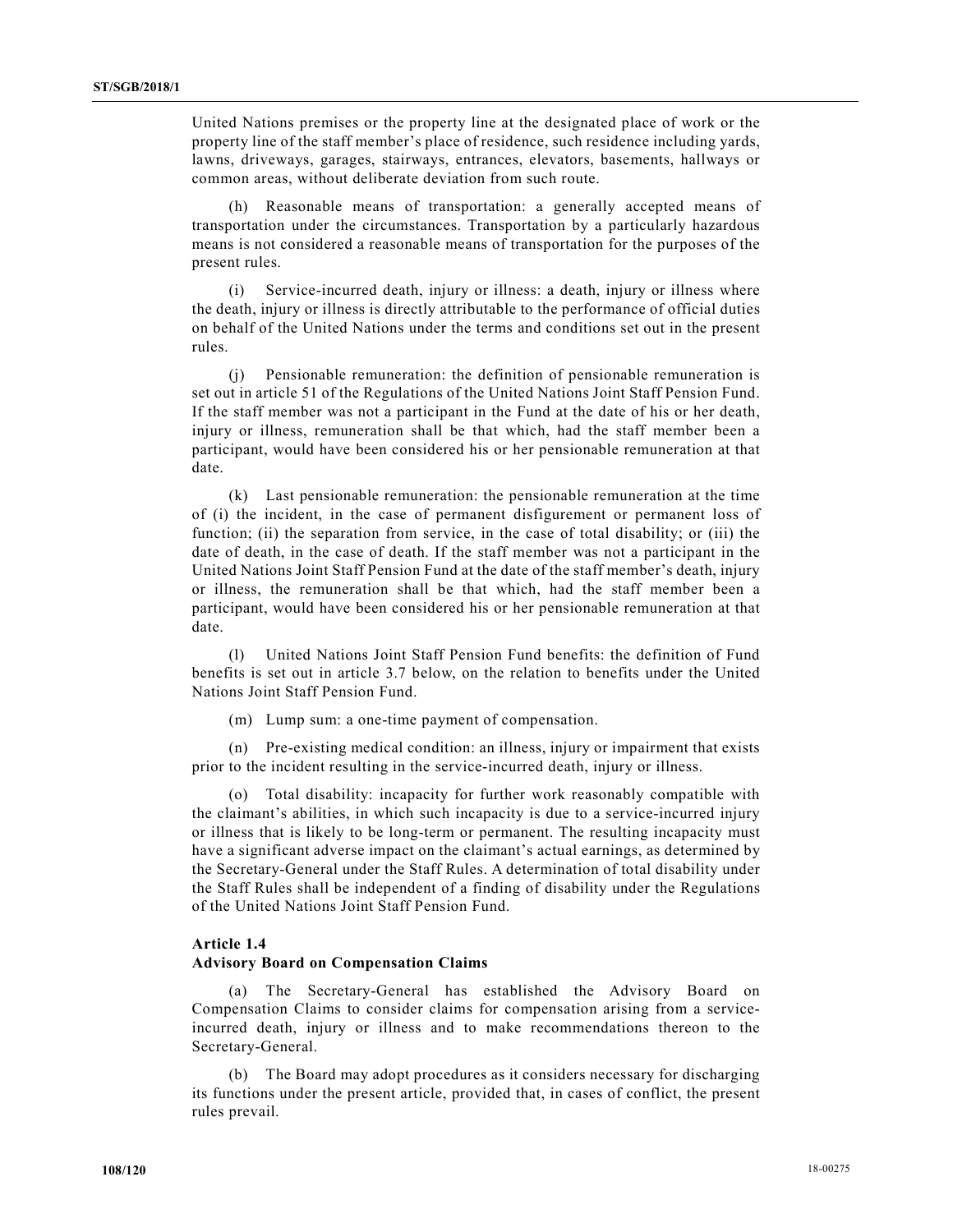- (c) Composition of the Board:
- (i) Voting members:

 a. Three representatives of the Administration appointed by the Secretary-General;

 b. Three representatives of the staff appointed by the Secretary-General on the recommendation of the staff representative bodies;

(ii) Ex officio members:

 a. Representatives from the Office of Legal Affairs and the Medical Services Division of the Secretariat may be appointed by the Secretary-General to serve as ex officio representatives. Representatives from the United Nations Joint Staff Pension Fund may be appointed by the Chief Executive Officer of the Fund to serve as ex officio representatives;

 b. Such ex officio representatives shall serve in an advisory capacity to the Board to provide guidance to the Board with respect to the interpretation of the rules and issues relevant to their offices.

## Article 1.5

## Secretary of the Advisory Board on Compensation Claims

 (a) The Secretary of the Advisory Board on Compensation Claims shall be designated by the Secretary-General or other authorized official. The Secretary may not, at the same time, be a member of the Board.

 (b) The Secretary of the Board is responsible for preparing claims submitted under the present rules for consideration by the Board or the official with delegated authority to consider de minimis claims, as set forth in article 1.6 below. In discharging his or her functions and responsibilities under these rules, the Secretary will seek to obtain sufficient and relevant documentary evidence from appropriate sources.

## Article 1.6 De minimis claims

 If it is determined that: (a) the potential cumulative cost to the United Nations of a claim is less than an amount determined by the Secretary-General or officials with delegated authority; and (b) the claim is solely for reimbursement of medical expenses, funeral expenses, compensation for permanent disfigurement or loss of function, or granting of sick leave credit, the official with delegated authority to consider such *de minimis* claims may make determinations on the compensability of a claim, without the consideration of the Advisory Board on Compensation Claims. If the official with delegated authority to consider de minimis claims makes a determination on a claim, and the claim later exceeds the amount for de minimis claims, the claim shall be presented to the Board for new consideration.

### Article 1.7

#### Role of the Medical Services Division

 (a) The Medical Services Division shall make a medical determination for consideration by the Advisory Board on Compensation Claims or the official with delegated authority to consider *de minimis* claims. Such a determination may include:

Whether a death, injury or illness is directly causatively related to an incident;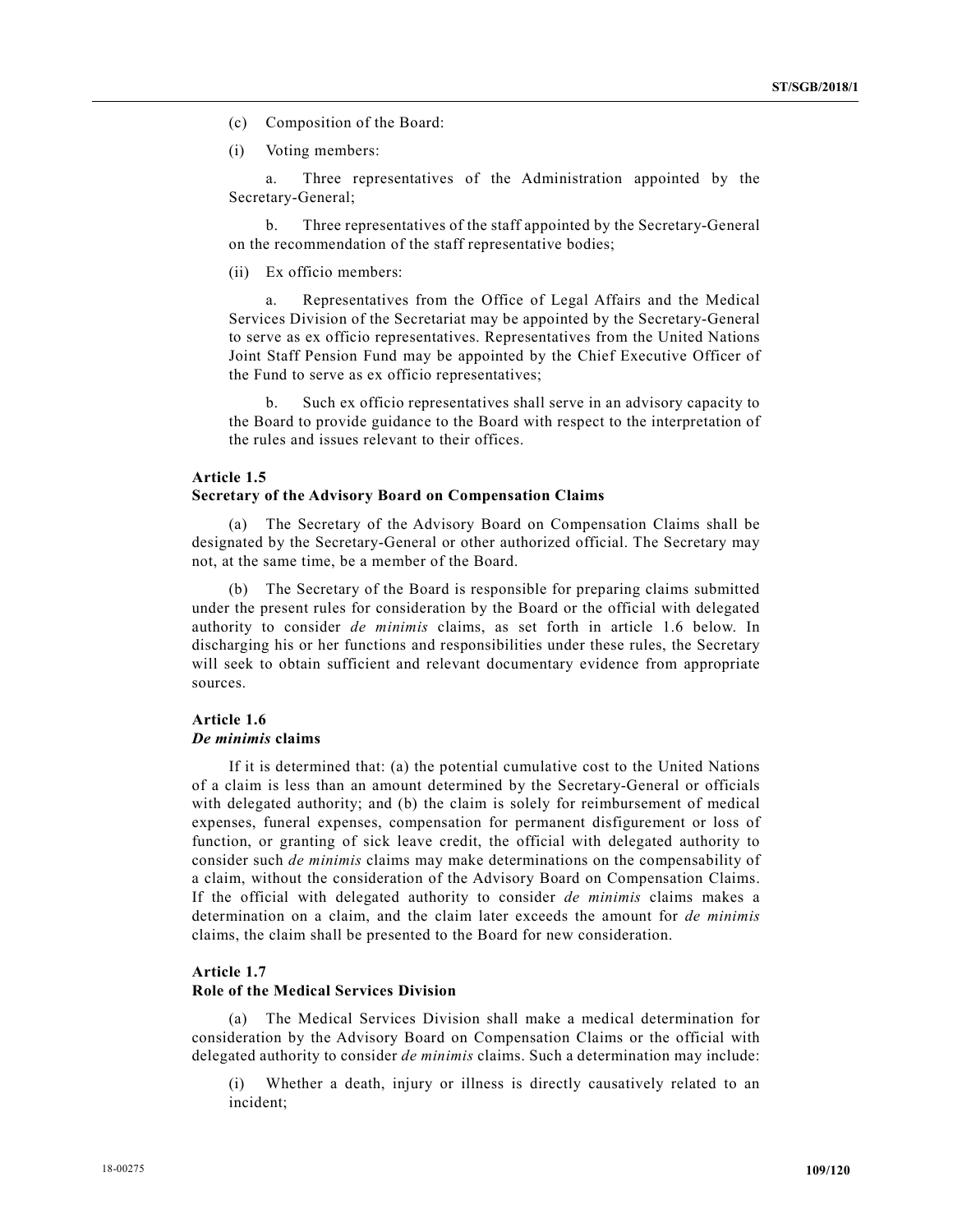(ii) Whether a death, injury or illness is directly causatively related to the performance of official duties;

 (iii) Whether treatment or services are directly related to a service-incurred injury or illness;

 (iv) Whether treatment or services are reasonably necessary for the treatment of such an injury or illness;

 (v) Whether medical expenses are at a reasonable cost for the treatment or services provided;

 (vi) Whether absence from work is directly related to a service-incurred injury or illness;

 (vii) Whether a claimant has reached maximum medical improvement, in order to assess a permanent loss of function;

(viii) Permanent disfigurement or loss of function;

(ix) Total disability.

(b) In accordance with staff rule 6.2  $(g)$ , a staff member may be required to undergo a medical examination by a medical practitioner designated by the United Nations Medical Director, with the cost to be borne by the Organization, in order to clarify findings or to further assess the claim in connection with any of the determinations made pursuant to the present article. A staff member may also be required to provide further information in connection with any of the determinations made pursuant to the present article.

## Article 1.8

#### General obligations of claimant

 (a) The claimant must provide the evidence necessary to fully support a claim for compensation in accordance with these rules.

The claimant must fully and promptly comply with any request by the United Nations in connection with a claim, or the recovery of payments from third parties pursuant to section IV of the present rules.

 (c) In accordance with article 3.8 below, the claimant must inform the Advisory Board on Compensation Claims of any compensation under governmental, institutional, industrial or other workers' compensation schemes or insurance for which the claimant may be eligible in connection with the death, injury or illness underlying a claim.

 (d) The claimant must inform the Secretary of the Board of any changes relevant to a claim, including any changes in medical condition.

The claimant shall provide, as requested, periodic attestation of continued eligibility to receive periodic compensation under the present rules.

#### Article 1.9

#### Fraud, misrepresentation and omission of material fact

 (a) If a claimant makes a submission or a claim that is fraudulent, contains a material misrepresentation or omits a material fact, all claims related to the incident by that claimant shall be denied, all compensation or benefits payable to the claimant in relation to the claim shall be terminated and all payments made in relation to the claim shall be subject to recovery.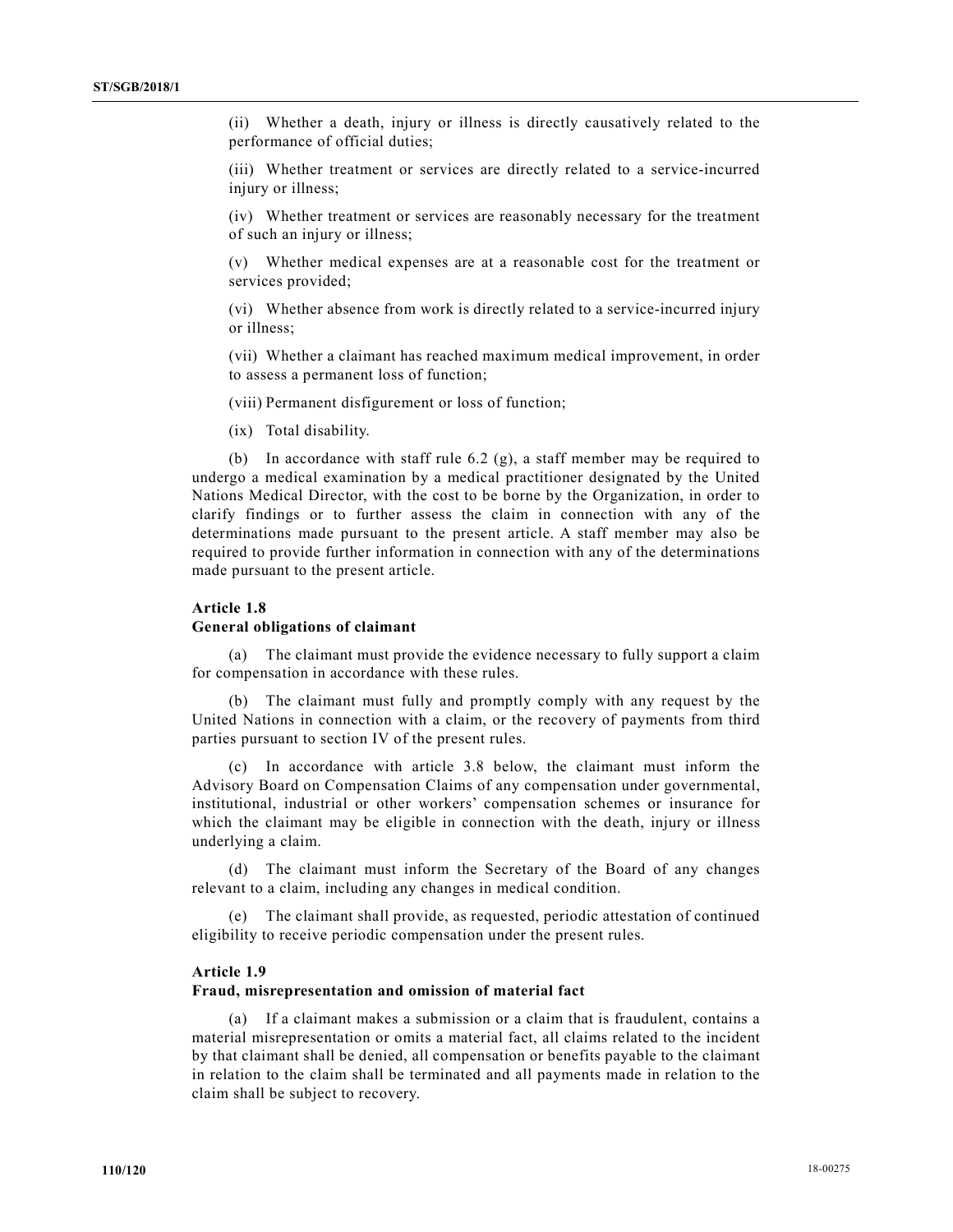(b) When made by staff members, such claims may constitute misconduct under chapter X of the Staff Rules, and may result in disciplinary measures.

# Section II Requirements and conditions for coverage

# Article 2.1 Procedural requirement for the filing of a claim

#### Notice

 (a) As soon as practicable after the incident, a claimant should submit to the relevant human resources or executive or administrative officer in writing the following information:

 (i) The staff member's and claimant's name, addresses and staff identification number;

(ii) The date of death or of the onset or diagnosis of an injury or illness;

(iii) A description of the incident, including its date, time and location.

### Claim

 (b) Within one year of the relevant date, as established below in article 2.1 (c), a claimant shall submit a signed Advisory Board on Compensation Claims claim form, together with the following information, as applicable:

 (i) For claims involving injury or illness: a. a description of the injury or illness; b. a description of the relation of the injury or illness to the incident; c. a diagnosis; and d. a prognosis. Such information must be provided in writing by the staff member's physician. The claimant must also submit the results of all relevant medical tests;

 (ii) For claims for reimbursement of medical expenses: a. a completed Advisory Board on Compensation Claims medical expense form; b. all related medical bills; and c. proof of payment of such bills.

All required forms and supporting documentation may be submitted through a national mail service provider, other international courier service or electronically by e-mail or by other designated tool and are deemed received only upon actual receipt.

### Effective dates

 (c) The time limitations for submission of the required forms and supporting documentation above will be determined on the basis of the following:

Injury or illness: the date of the incident shall be either the event or the period over which an exposure occurred. It shall be the date of the incident for cases where symptoms are apparent immediately or the date on which the staff member becomes aware, or reasonably should have been aware, of such injury or illness, whichever is earlier;

 (ii) Death: the date of death shall be established by a duly issued certificate of death.

 (d) A determination on whether the claimant has complied with the time limitations for the filing of a claim, or other such procedural requirements, shall be made by the Board or the official with delegated authority to consider de minimis claims.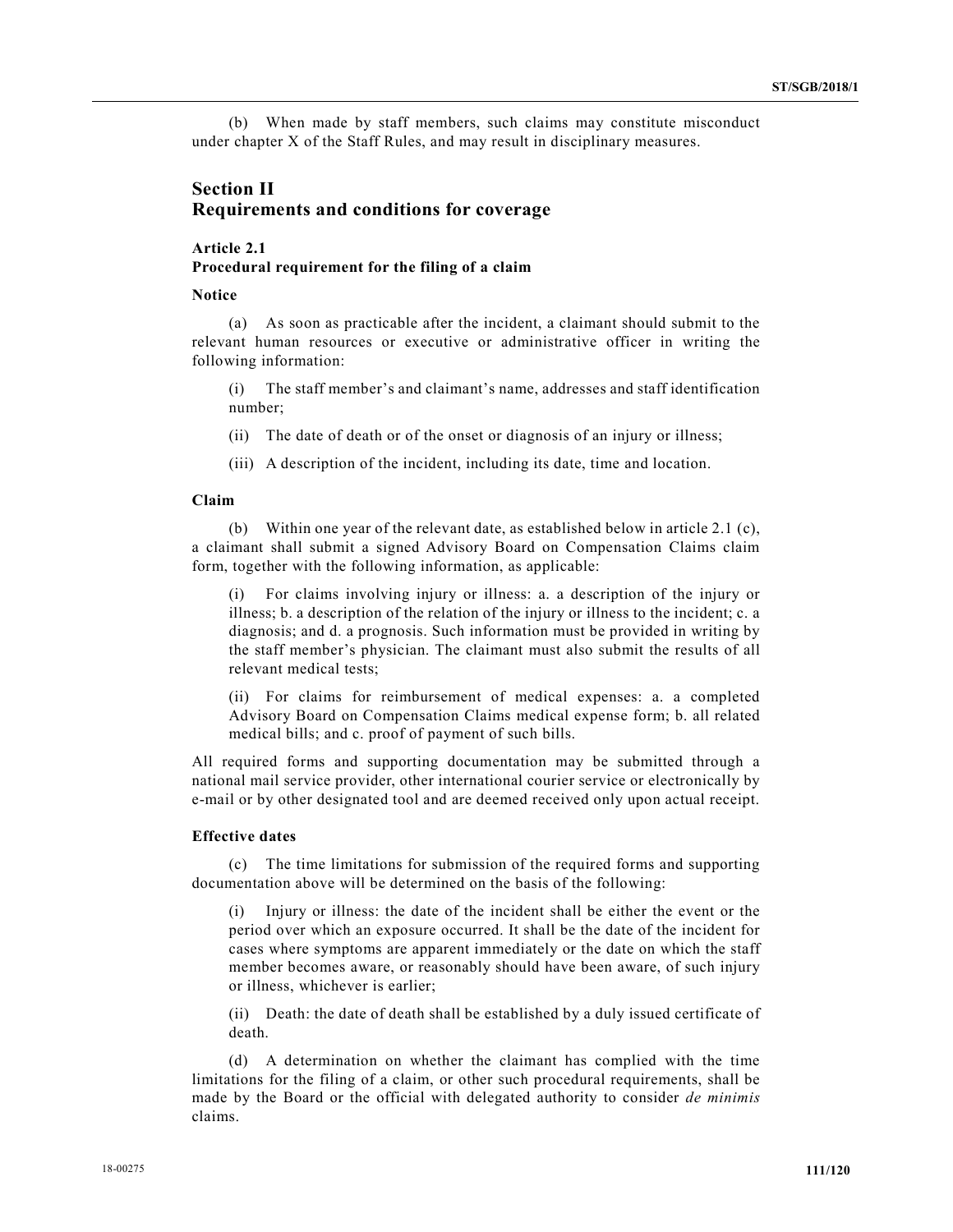(e) The deadline for the filing of a claim, including all necessary supporting documentation, may be waived on an exceptional basis by the Board or the official with delegated authority to consider *de minimis* claims, in consultation with the Medical Services Division, in cases in which the claimant demonstrates that the delay was the result of incapacity. If a waiver is made, the claim must be submitted within the deadlines set out in article 2.1 (b) above, as applicable, the time frame for which will begin from the date of the cessation of the incapacity.

# Article 2.2 Eligibility for coverage

 (a) To be eligible to receive compensation under the present rules, the death, injury or illness underlying a claim must be service-incurred, as assessed in accordance with article 2.2 (d) below.

 (b) The Advisory Board on Compensation Claims will assess whether the death, injury or illness is service-incurred and provide its recommendation on a claim to the Secretary-General. For de minimis claims, the official with delegated authority to consider de minimis claims will assess whether the death, injury or illness is service-incurred and take a decision on the claim on behalf of the Secretary-General.

 (c) Such an assessment will be based on the claimant's submissions, and, as appropriate, the recommendations of the Medical Services Division, technical advice from ex officio members of the Board and any other relevant documentary or other evidence.

#### Service-incurred death, injury or illness

 (d) A death, injury or illness is service-incurred if it is directly attributable to the performance of official duties on behalf of the United Nations, in that it occurred while engaged in activities and at a place required for the performance of official duties.

 (i) Incidents on the United Nations premises: if an incident occurs on United Nations premises, the resulting injury, illness or death may be service-incurred, unless at the time of the incident the staff member is engaged in an activity outside the scope of the staff member's official duties;

 (ii) Incidents off the United Nations premises: if an incident occurs away from the United Nations premises, the resulting injury, illness or death may be service-incurred if such death, injury or illness would not have occurred but for the performance of official duties, and if the incident occurred in any of the following circumstances:

 a. During duly authorized official travel, subject to article 2.3 (a) (iii) below;

 b. In the course of the staff member's commute, as defined in article 1.3 above;

 c. While the staff member is otherwise in transit by direct route or at a location required for the performance of official duties.

 (iii) An incident that occurs during the following types of official travel may be service-incurred only in cases in which the incident occurs during travel between the departure location and the destination location, as set out in the applicable travel authorization and itinerary:

- a. Home leave travel;
- b. Rest and recuperation travel;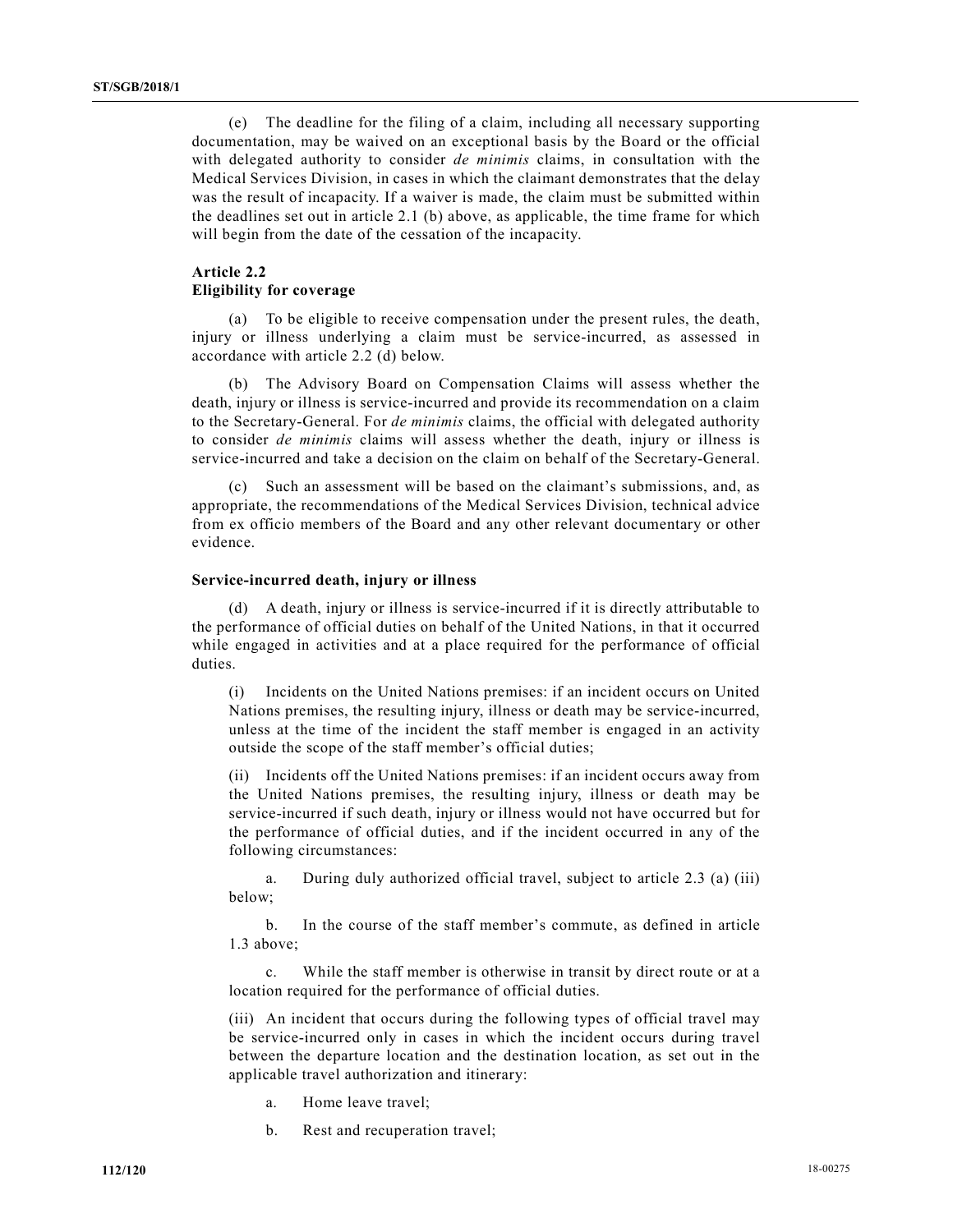- c. Family visit travel;
- d. Education grant travel in lieu of the child's travel;

 e. Medical evacuation travel not related to a prior service-incurred injury or illness; or

 f. Medical evacuation upon request by the staff member to his or her home country.

 (iv) Special hazards: a death, injury or illness may be service-incurred if a staff member is on official travel or assigned to an area involving special hazards, as documented and addressed by authorized United Nations security and safety officials and the underlying incident occurred as a direct result of such hazards.

#### Aggravation of a pre-existing medical condition

 (e) Claims based, in whole or in part, upon any aggravation of a pre-existing medical condition shall not be compensated unless such aggravation is serviceincurred, and such compensation shall be solely for the proportion of the injury or illness deemed service-incurred.

# Article 2.3 Excluded claims

 (a) Claims shall not be compensable under the present rules if compensation is expressly excluded under conditions established by the Secretary-General, or where the death, injury or illness is the direct result of any of, but not limited to the following:

 (i) Misconduct, recklessness or gross negligence by the staff member, including, but not limited to, an act or omission with the intent to cause harm or death to himself or herself or others;

 (ii) Disregard by the staff member of security instructions provided or made reasonably accessible to the staff member;

 (iii) Failure by the staff member to use appropriate safety devices or medical prophylaxis provided by the United Nations, unless and only to the extent that the death, injury or illness would have happened even with the use of such device or prophylaxis;

 (iv) Physical confrontation or other violence by the staff member, unless reasonably required by the circumstances or as part of the staff member's official duties;

 (v) Medical condition or other factors unrelated to the performance of official duties of the staff member, including, without limitation, pre-existing medical conditions, as defined in article 1.3.

### Wear and tear to medical devices

 (b) Ordinary wear and tear to medical devices, such as prosthetics and hearing aids, are not compensable, unless such device was granted in connection with a previously approved claim.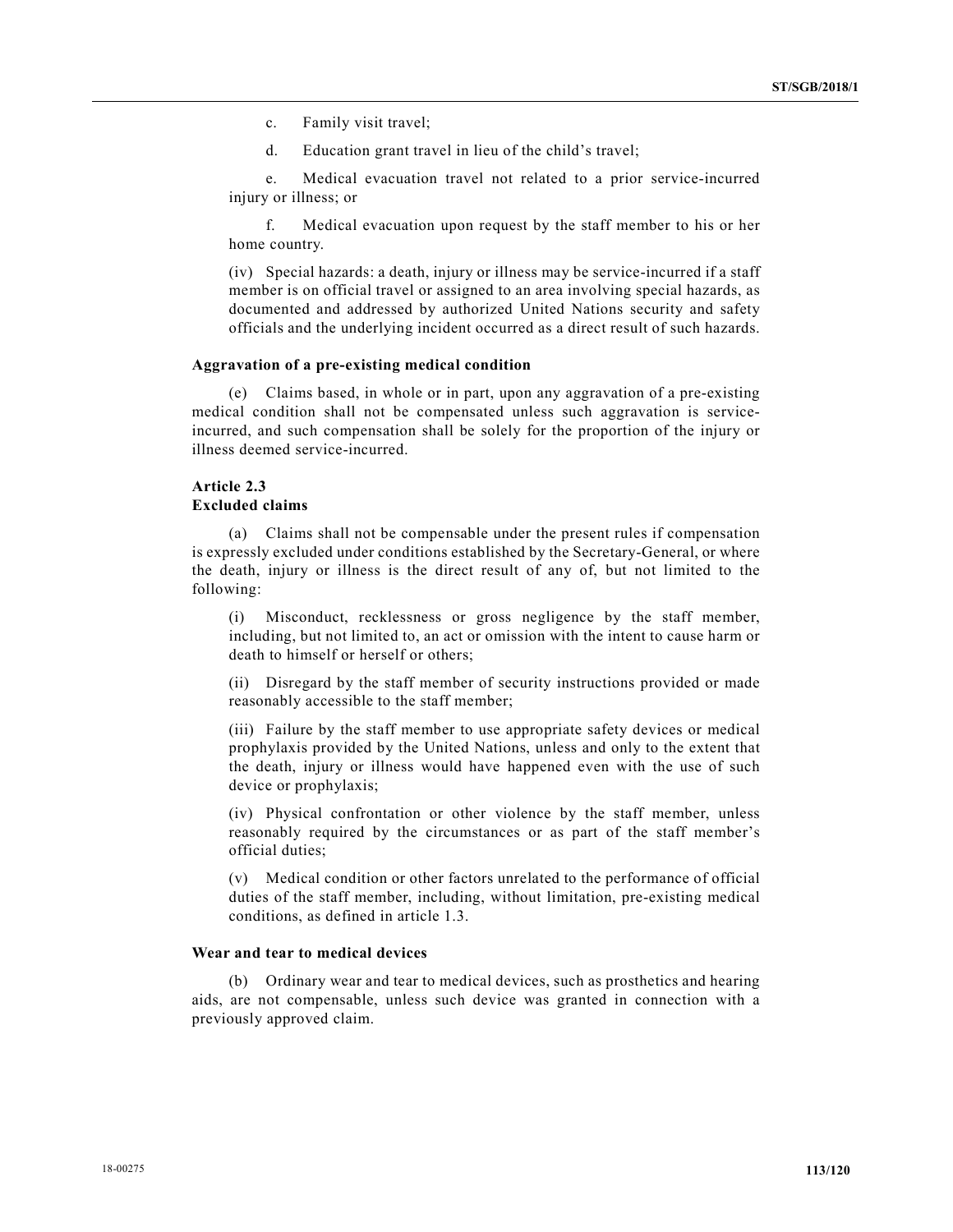# Section III Compensation

 In the event of a service-incurred death, injury or illness, the claimant will be awarded compensation as provided below, without payment of interest thereon. All such compensation, including adjustments thereto, shall be payable solely in United States dollars.

# Article 3.1 Injury or illness

 In the event of a service-incurred injury or illness, the following provisions shall apply:

# Expenses

 (a) The United Nations shall pay all medical expenses which are found by the Medical Services Division to be:

(i) Directly related to a service-incurred injury or illness;

 (ii) Reasonably medically necessary for the treatment or services provided; and

(iii) At a reasonable cost for the treatment or services provided.

# Sick leave

 (b) Initial authorized absences in connection with a service-incurred injury or illness shall be charged to the staff member's sick leave entitlement under staff rule 6.2 until such entitlement is exhausted or the staff member returns to active duty. Subject to meeting all requirements, article 3.9 may apply.

# Article 3.2 Total disability

 In the event of total disability, upon the exhaustion of the sick leave entitlements pursuant to article 3.1 (b) above and upon the cessation of salary and allowances payable under the applicable Staff Regulations and Rules, the staff member shall receive annual compensation equivalent to 66.66 per cent of his or her last pensionable remuneration or, if the staff member has a dependent child, 75 per cent of the last pensionable remuneration. Such compensation shall be payable at periodic intervals for the duration of the disability and in addition to compensation payable under article 3.1 (a), as applicable.

### Article 3.3 Death

 In the event of the service-incurred death of a staff member, the following provisions shall apply:

# Funeral costs

 (a) The United Nations shall pay a reasonable amount for the preparation of the remains and for funeral expenses, but no more than three times the monthly G-2, step I, pensionable remuneration applicable at the time of death for the country where the funeral takes place, or, where there is no pensionable remuneration scale for the country where the funeral takes place, the pensionable remuneration scale for Headquarters in New York.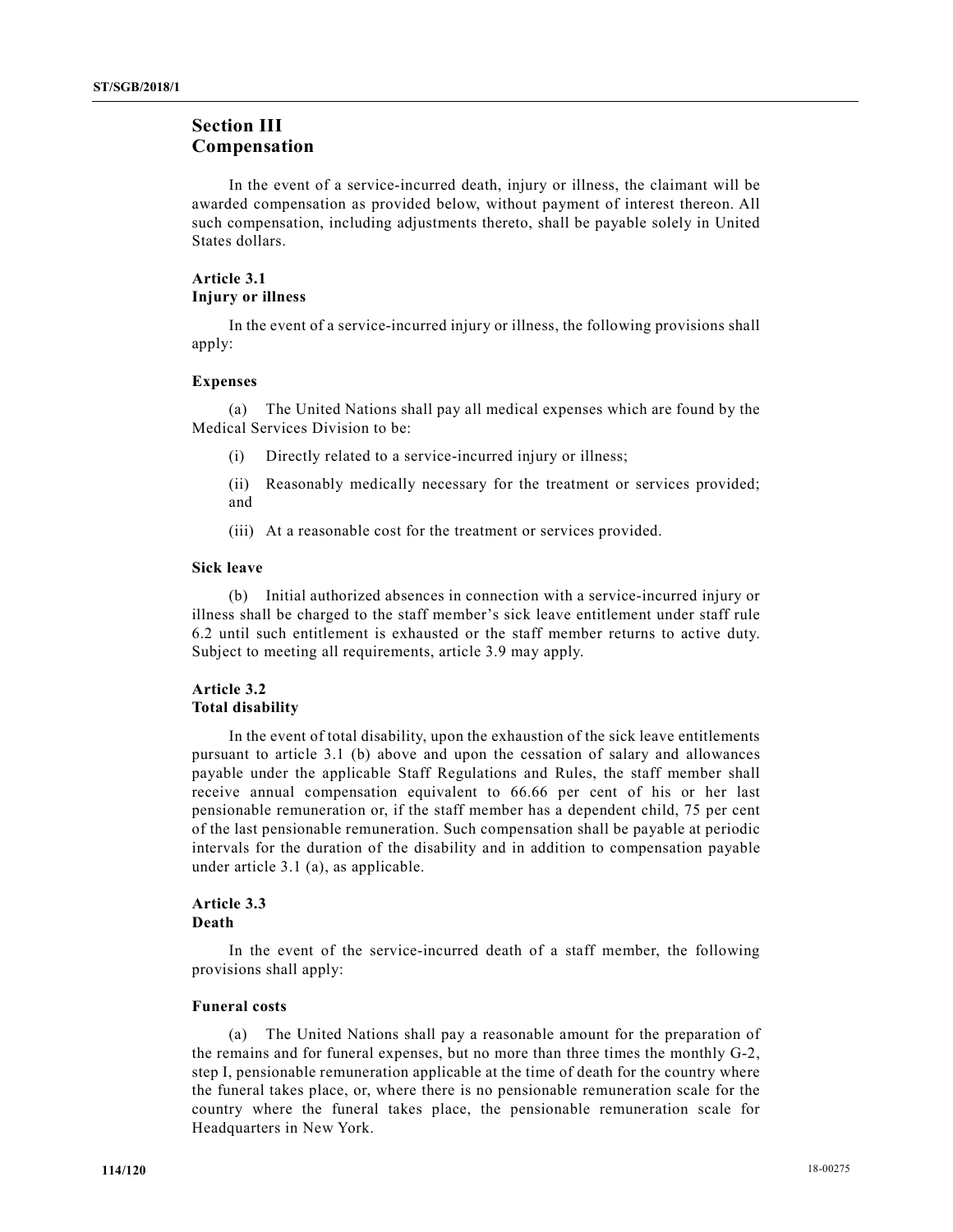## Expenses

 (b) The United Nations shall pay medical expenses incurred prior to the date and time of a death which is found by the Medical Services Division to be:

- (i) Directly related to a service-incurred injury or illness;
- (ii) Reasonably medically necessary for the treatment or services provided; and
- (iii) At a reasonable cost for the treatment or services provided.

## Travel and repatriation costs

 (c) Expenses for the travel of an eligible family member to attend the funeral or for an eligible family member or other designated individual to accompany the remains of a deceased staff member as well as the costs for the repatriation of the remains shall be borne under conditions established by the Secretary-General.

# Article 3.4 Survivor dependants

## Maximum compensation

 (a) In the event of a service-incurred death of a staff member, the United Nations shall pay the compensation provided below to the staff member's spouse or other eligible dependant(s), provided that the total annual compensation payable shall not exceed 75 per cent of the last pensionable remuneration of the deceased staff member.

## Spouse

 (b) A spouse shall receive annual compensation payments, payable at periodic intervals, equal to 50 per cent of the deceased staff member's last pensionable remuneration. In the event of multiple spouses, such compensation shall be divided equally among the spouses. Upon the death of a spouse, his or her share shall be divided among any remaining spouses.

## Dependent child

 (c) (i) Each dependent child shall receive annual compensation, payable at periodic intervals in accordance with article 3.5 below, equal to 12.5 per cent of the deceased staff member's last pensionable remuneration. If there are two or more dependent children, the compensation payable shall not exceed the maximum set out in article 3.4 (a) and shall be divided equally among such dependent children.

 (ii) If there is no surviving spouse, then in lieu of the compensation provided under article 3.4 (c) (i), a dependent child shall receive annual compensation, payable at periodic intervals and in accordance with article 3.5, equivalent to the amount provided under article 3.4 (b) for one dependent child in addition to an annual compensation, payable at periodic intervals and in accordance with article 3.5, equal to the amount provided under article 3.4 (c) (i) for all additional dependent children. Such compensation shall be divided equally among such dependent children.

## Secondary dependants

 (d) If there is neither a spouse nor a dependent child and there is a secondary dependant, the following compensation shall be paid: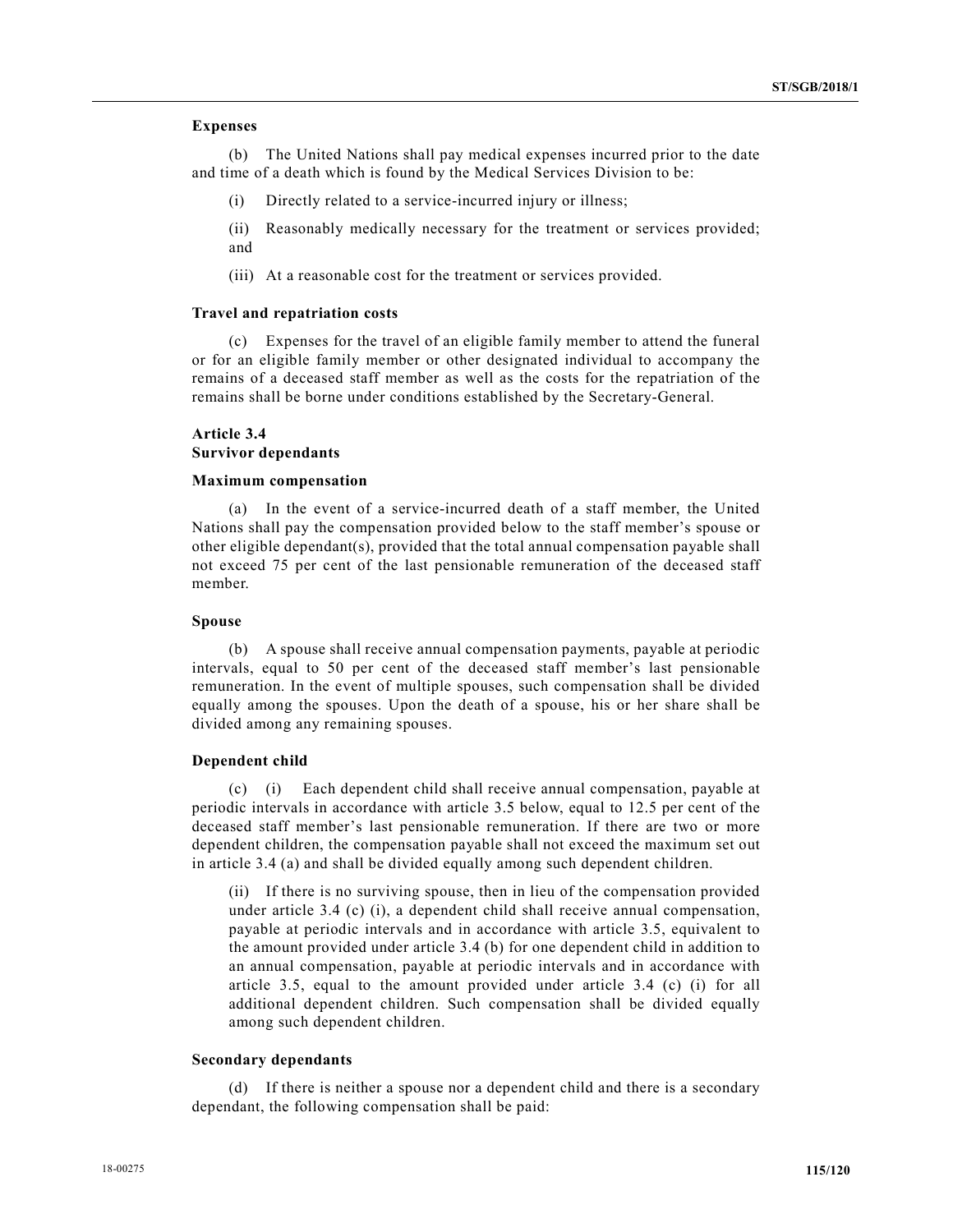(i) To a dependent parent, annual compensation, payable at periodic intervals, equivalent to 50 per cent of the staff member's last pensionable remuneration;

 (ii) To a dependent sibling, annual compensation, payable at periodic intervals and in accordance with article 3.5 below, equal to 12.5 per cent of the staff member's last pensionable remuneration.

# Article 3.5 Payments to minors

 Payment of any compensation under the present rules to a minor shall be made to the minor's parent or legal guardian. All such compensation must be used in its entirety for the sole benefit of the minor.

#### Article 3.6

# Permanent disfigurement or loss of function

 (a) In the case of a service-incurred injury or illness resulting in permanent disfigurement or loss of function, a lump sum shall be paid to the staff member in the amount obtained by multiplying three times the staff member's pensionable remuneration at the time of the incident by the percentage of the degree of loss of function attributable to the service-incurred injury or illness pursuant to guidelines approved by the Medical Services Division for such a determination.

 (b) Regardless of duty station, the staff member's pensionable remuneration utilized in the immediately preceding calculation may not exceed the pensionable remuneration of a P-4, step VI, and may not be less than the pensionable remuneration of a G-2, step I, at Headquarters in New York applicable at the time of the incident:

 (i) In the event that the staff member's pensionable remuneration exceeds the pensionable remuneration of a P-4, step VI, the pensionable remuneration utilized in the immediately preceding calculation shall be that of a P-4, step VI;

 (ii) In the event that the staff member's pensionable remuneration is less than the pensionable remuneration of a G-2, step I, at Headquarters in New York, the pensionable remuneration utilized in the immediately preceding calculation shall be that of a G-2, step I, at Headquarters in New York.

#### Article 3.7

# Relation to benefits under the United Nations Joint Staff Pension Fund

 Compensation awarded pursuant to the provisions set out below is intended to supplement the benefits under the Regulations of the United Nations Joint Staff Pension Fund in accordance with the following provisions:

 (a) Any compensation otherwise payable under articles 3.2 or 3.4 above shall be reduced by the amount of the claimant's disability benefit or a survivor's benefit under the Regulations of the United Nations Joint Staff Pension Fund. Deductions made under the present rules shall in no case have the effect of reducing the compensation otherwise payable to less than 10 per cent thereof, provided in all cases that the total annual amount payable both under the present rules and under the Regulations of the Fund shall in no event exceed 75 per cent of the staff member's last pensionable remuneration.

 (b) The sum of (i) benefits under the Fund and (ii) compensation payable under articles 3.2 and 3.4 above, after being adjusted under the present rules, shall in no event exceed 75 per cent of the staff member's last pensionable remuneration.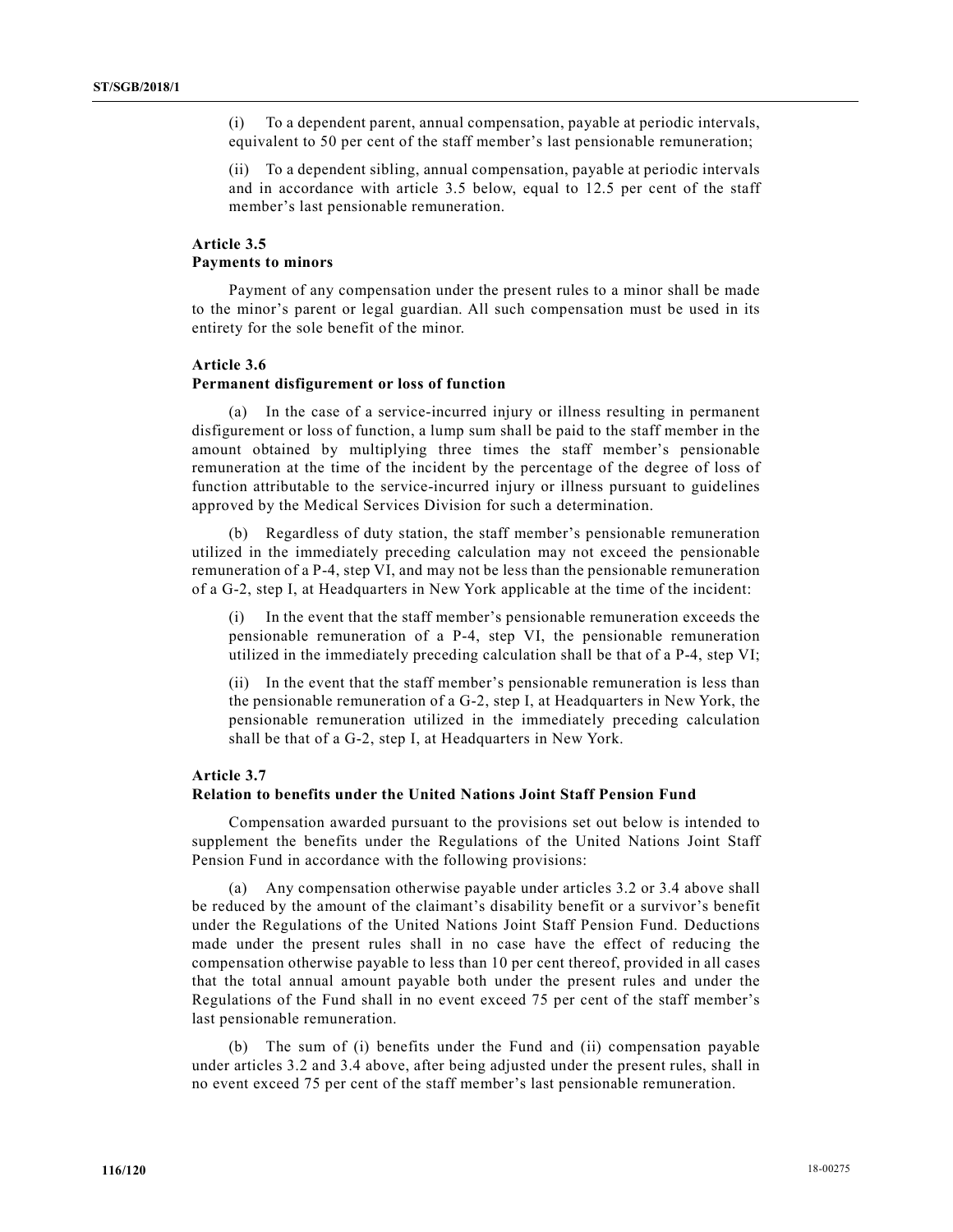(c) When benefits under the Fund are adjusted for variations in cost of living, compensation payable under articles 3.2 and 3.4 above shall be correspondingly adjusted.

## Article 3.8

### Relation to non-United Nations compensation

 (a) In determining the amount of compensation payable under the present rules, the amount of any compensation or benefits under governmental, institutional, industrial or other workers' compensation schemes, but not personal insurance, for which claimants qualify shall be deducted from any amounts payable hereunder.

 (b) The claimant shall not be entitled to compensation or receive reimbursement under the present rules for medical expenses related to a serviceincurred death, injury or illness if such expenses:

Have already been compensated or are compensable under such governmental, institutional, industrial or other workers' compensation schemes; or

(ii) Have been reimbursed by health or medical insurance.

 (c) The claimant shall inform the Advisory Board on Compensation Claims without delay of any compensation under governmental, institutional, industrial or other workers' compensation schemes or insurance for which the claimant may be eligible in connection with the death, injury or illness underlying a claim.

## Article 3.9

# Relation to other benefits under the Staff Rules

### Special leave

 (a) Once a staff member's sick leave entitlement has been exhausted pursuant to article 3.1 (b), and if such staff member has not separated from the United Nations, the staff member may be placed on special leave pursuant to staff rule 5.3.

## Sick leave credit

 (b) Sick leave credit, which is a grant of some or all of the sick leave entitlement which has been used for a service-incurred injury or illness, may be granted in the following cases:

 (i) To maintain the full pay status of a staff member when sick leave is approved by the Medical Services Division for an injury or illness which is not service-incurred and when the claimant has insufficient sick leave for such non-service-incurred injury or illness due to a prior use of sick leave for a separate injury or illness, which was recognized under the present rules as service-incurred. Such a grant is limited to the maximum extent of the prior sick leave used for the separate service-incurred injury or illness. No credit will be granted for any sick leave already revived under the time frames of staff rule 6.2 (b);

 (ii) To maintain the full pay status of a staff member being considered for a disability benefit pursuant to article 33 (a) of the Regulations of the United Nations Joint Staff Pension Fund, who has exhausted his or her sick leave entitlement. A determination as to whether a claimant should be considered for such a benefit shall be made in consultation with the Medical Services Division pursuant to the established procedures of the United Nations and the Regulations of the United Nations Joint Staff Pension Fund. Such sick leave credit may be granted solely to maintain full pay status until the date of termination of the staff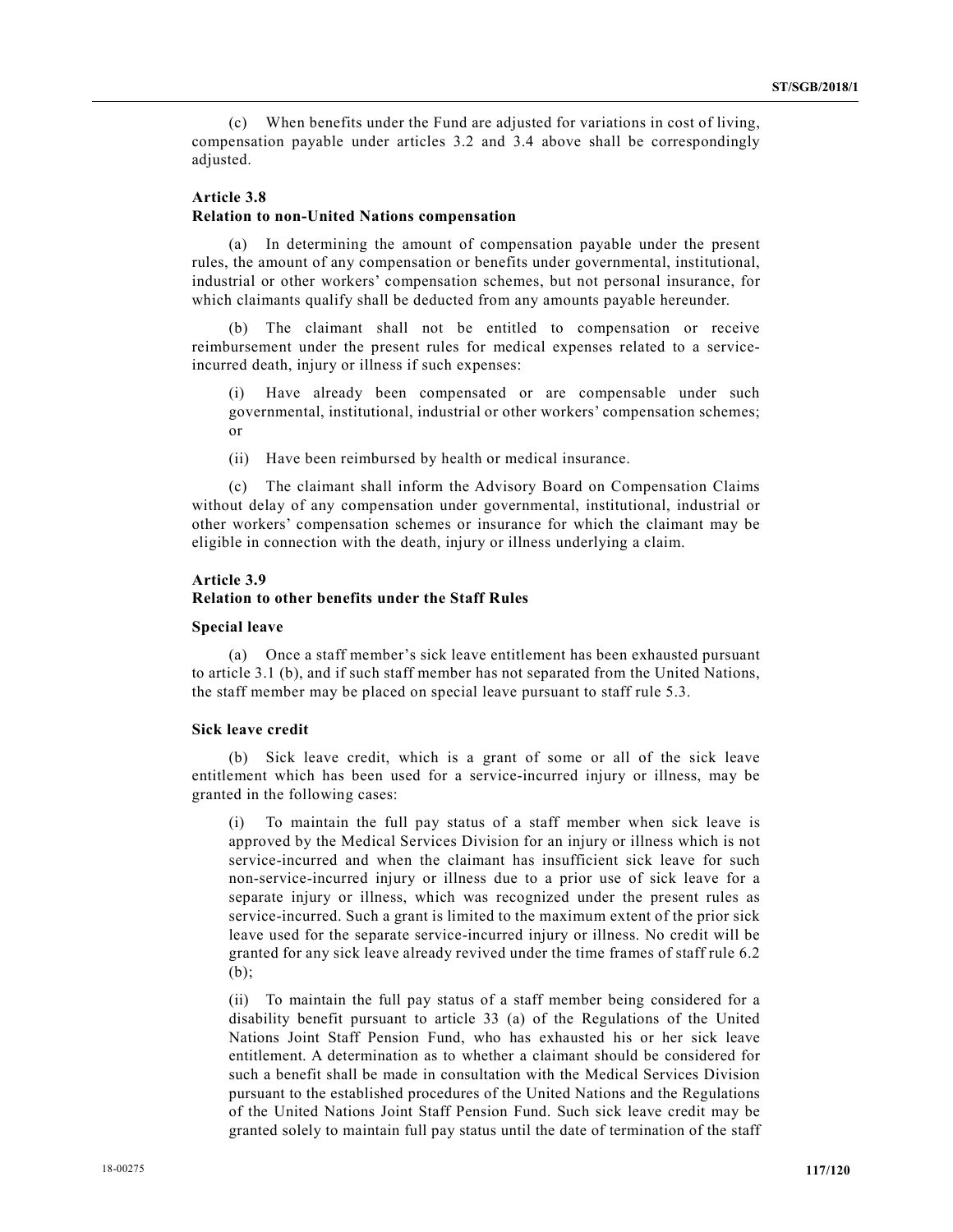member's appointment or other separation from service pursuant to article 33 (a) of the Regulations of the United Nations Joint Staff Pension Fund, unless other arrangements apply during that period under conditions established by the Secretary-General.

# Home travel

 (c) A staff member who is unable to work for a period of at least six months owing to a service-incurred injury or illness, and for whom the Medical Services Division has so certified, may request consideration for a special travel allowance for travel of the staff member and eligible dependants to the place of entitlement, pursuant to chapter VII of the Staff Rules, and for their return travel when the staff member returns to duty. If such travel is commenced or terminated within 12 months of the staff member's eligibility for home leave entitlement pursuant to staff rule 5.2 and chapter VII of the Staff Rules, such special travel allowance shall be deemed to be in lieu of the staff member's home leave entitlement. If the staff member does not return to duty, such special travel allowance shall be deemed to be in lieu of travel on separation pursuant to chapter VII of the Staff Rules.

# Section IV Recoveries

# Article 4.1 Claims against third parties

#### **Notice**

 (a) All persons who submit a request for compensation for a service-incurred death, injury or illness under the present rules must notify the Secretary-General in writing at the earliest possible time of any claims, demands or rights that they have pursued, that they are pursuing or that they intend in the future to pursue against any third party or parties in connection with such service-incurred death, injury or illness.

## Assignment of rights

 (b) If, in the opinion of the Secretary-General, a claimant has a claim, demand, or right against a third party or parties, including a third party insurance carrier, for damages or other payment(s) in connection with a service-incurred death, injury or illness, the Secretary-General may, as a condition for granting any compensation to the claimant, require the claimant to assign such claim, demand or right to the United Nations so that the United Nations may pursue or enforce the claim, demand or right in the place of the claimant.

## Assistance in pursuing or enforcing claims, demands or rights

 (c) Where the United Nations has decided to pursue a claim, demand or right against a third party or parties pursuant to subparagraph (b) above, the claimant shall provide to the United Nations all assistance and cooperation that is necessary for pursuing or enforcing the claim, demand or right, including participating in any suit or proceedings.

## Settlement

 (d) The United Nations is entitled to settle any claim, demand or right against a third party or parties pursuant to subparagraph (b) above on such terms and conditions as it determines to be reasonable. A claimant, who has assigned a claim, demand or right under subparagraph (b), shall provide the United Nations all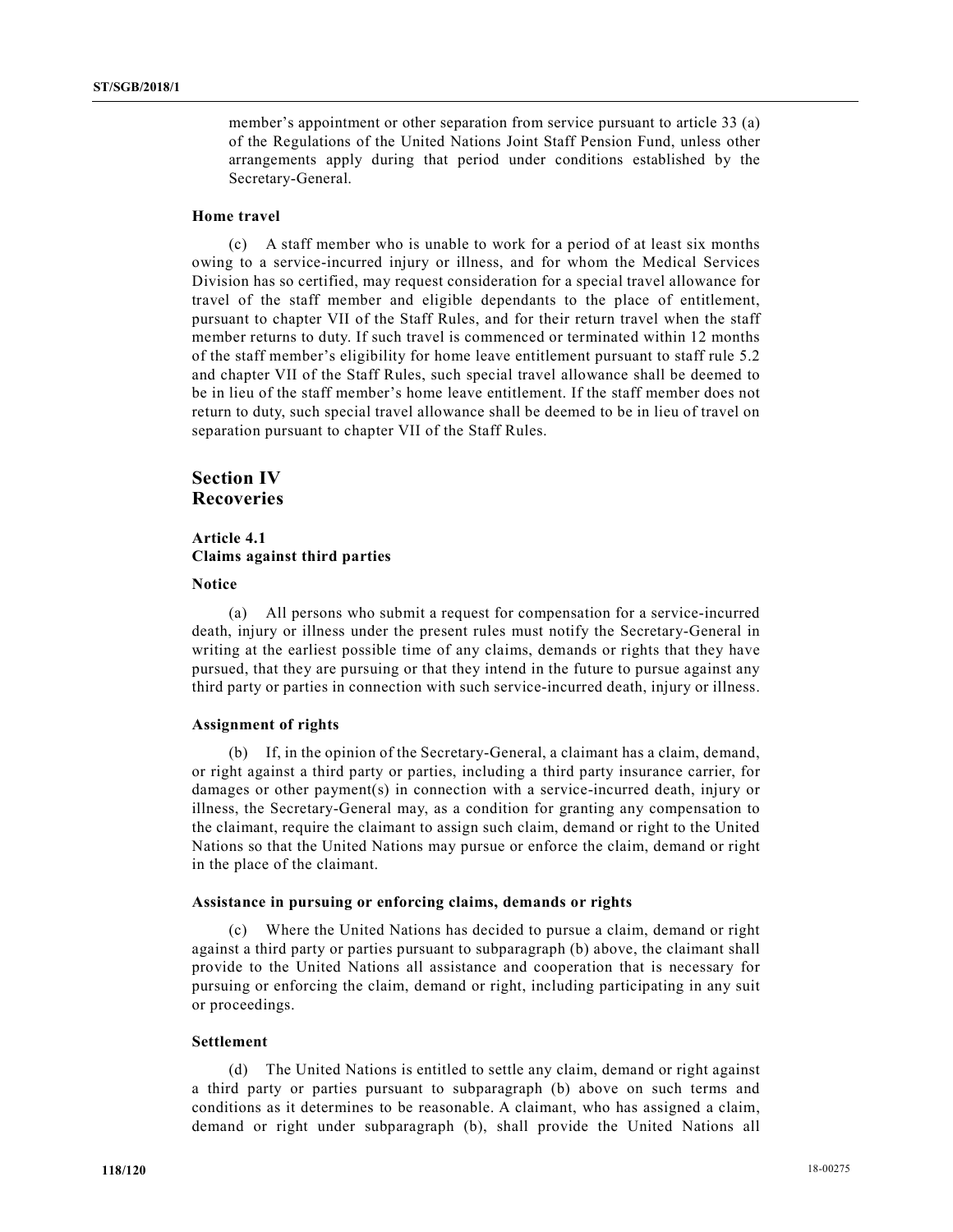assistance as may be required to reach a settlement, including, but not limited to, participating in any settlement negotiations and executing all settlement-related documents. The claimant shall not, under any circumstances, settle any claim, demand or action with any third party or parties without the express written consent of the United Nations.

#### Proceeds

 (e) Where compensation or proceeds have been received from a third party or parties as a result of a suit, proceedings or a settlement reached pursuant to subparagraphs (b) to (d) above, such compensation or proceeds shall be applied:

First, to pay in full the costs of the suit, proceedings or settlement, including reasonable attorney fees;

 (ii) Second, to reimburse the United Nations for any compensation provided to the claimant pursuant to these rules; and

(iii) Third, to pay the remaining amounts to the claimant.

## Future claims

 (f) Any amount of compensation that a claimant may be entitled to receive in the future pursuant to the present rules shall be first used to offset any monies received by the claimant under subparagraph (e) (iii) above.

#### Article 4.2

#### Recovery of overpayments

 (a) If the United Nations has paid a claimant in excess of any compensation payable under the present rules, the United Nations will notify the claimant of the amount of overpayment and request reimbursement.

 (b) If immediate reimbursement in full is not feasible, any future periodic payments of compensation payable to the claimant under the present rules shall be reduced by 20 per cent until the overpayment has been reimbursed in full. If immediate reimbursement in full of any lump-sum payment made under the present rules is not feasible, the Secretary-General will seek recovery by means including, but not limited to, the reduction of any future lump sum payments of compensation payable to the claimant under the present rules by the entire amount of the overpayment.

# Section V Reconsideration, review and appeal

# Article 5.1 Reconsideration of medical determinations

 Claimants wishing to contest a decision taken on a claim under the present rules, when that decision is based upon a medical determination by the Medical Services Division or the United Nations Medical Director, shall submit a request for reconsideration of the medical determination under conditions, and by a technical body, established by the Secretary-General.